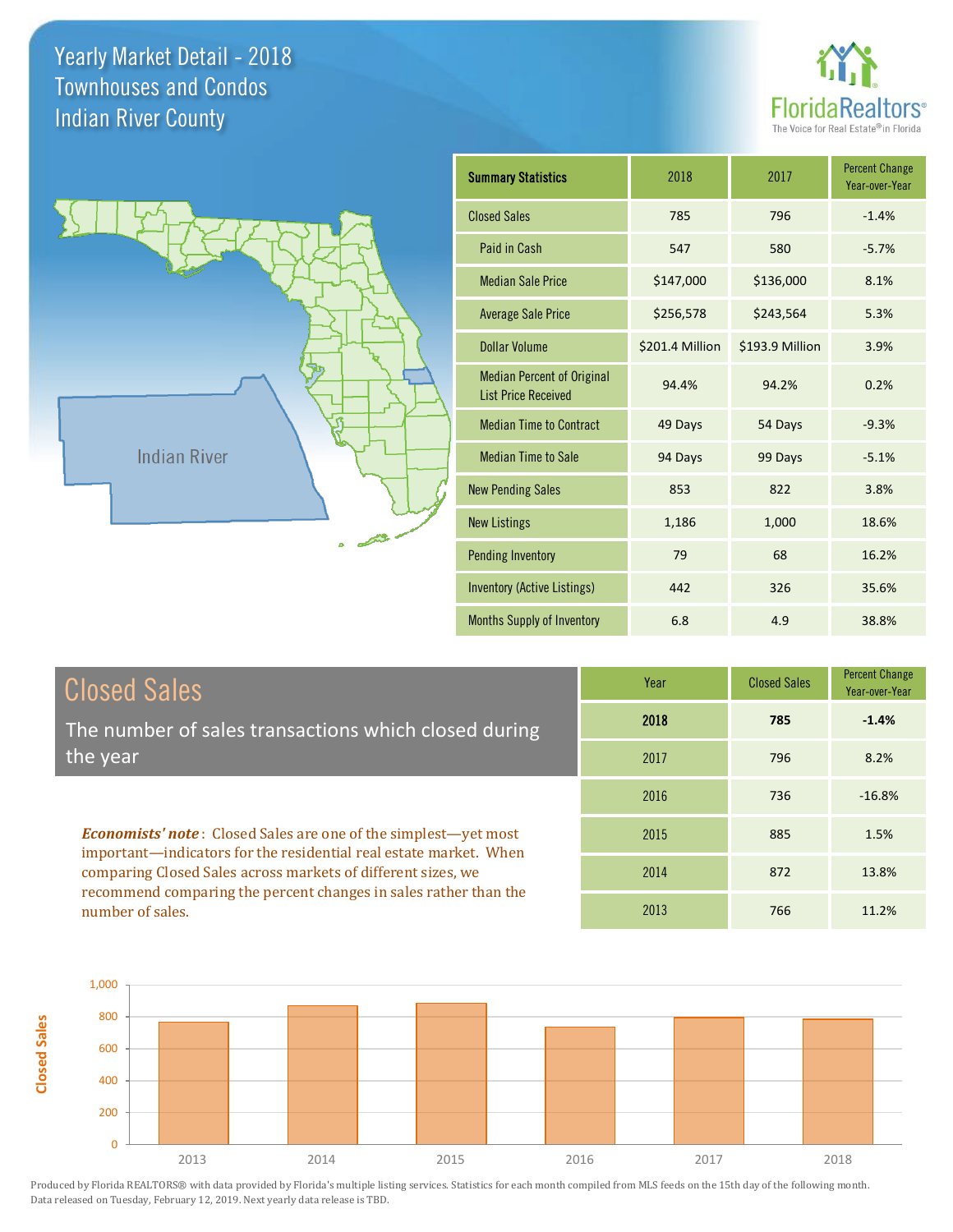

## Cash Sales

The number of Closed Sales during the year in which buyers exclusively paid in cash

*Economists' note* : Cash Sales can be a useful indicator of the extent to which investors are participating in the market. Why? Investors are far more likely to have the funds to purchase a home available up front, whereas the typical homebuyer requires a mortgage or some other form of financing. There are, of course, many possible exceptions, so this statistic should be interpreted with care.

| Year | <b>Cash Sales</b> | <b>Percent Change</b><br>Year-over-Year |  |  |
|------|-------------------|-----------------------------------------|--|--|
| 2018 | 547               | $-5.7%$                                 |  |  |
| 2017 | 580               | 5.6%                                    |  |  |
| 2016 | 549               | $-21.2%$                                |  |  |
| 2015 | 697               | 1.5%                                    |  |  |
| 2014 | 687               | 8.5%                                    |  |  |
| 2013 | 633               | 11.6%                                   |  |  |



## Cash Sales as a Percentage of Closed Sales The percentage of Closed Sales during the year which

were Cash Sales

*Economists' note* : This statistic is simply another way of viewing Cash Sales. The remaining percentages of Closed Sales (i.e. those not paid fully in cash) each year involved some sort of financing, such as mortgages, owner/seller financing, assumed loans, etc.



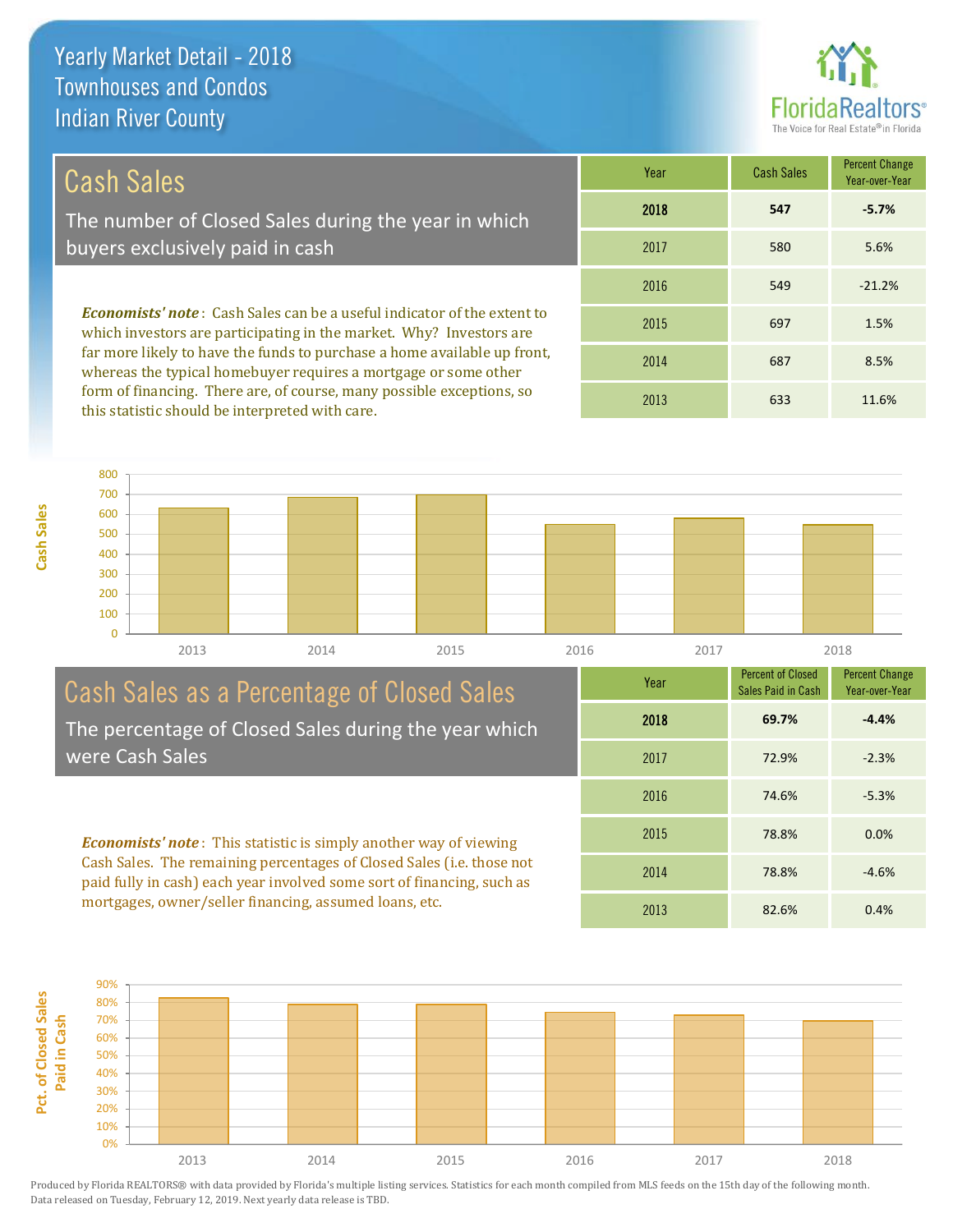

Median Sale Price

The median sale price reported for the year (i.e. 50% of sales were above and 50% of sales were below)

*Economists' note* : Median Sale Price is our preferred summary statistic for price activity because, unlike Average Sale Price, Median Sale Price is not sensitive to high sale prices for small numbers of homes that may not be characteristic of the market area. Keep in mind that median price trends over time are not always solely caused by changes in the general value of local real estate. Median sale price only reflects the values of the homes that *sold* each year, and the mix of the types of homes that sell can change over time.

| Year | <b>Median Sale Price</b> | <b>Percent Change</b><br>Year-over-Year |
|------|--------------------------|-----------------------------------------|
| 2018 | \$147,000                | 8.1%                                    |
| 2017 | \$136,000                | 6.7%                                    |
| 2016 | \$127,500                | 8.1%                                    |
| 2015 | \$118,000                | 7.5%                                    |
| 2014 | \$109,750                | 9.9%                                    |
| 2013 | \$99,850                 | 4.0%                                    |



## Average Sale Price

The average sale price reported for the year (i.e. total sales in dollars divided by the number of sales)

*Economists' note* : Usually, we prefer Median Sale Price over Average Sale Price as a summary statistic for home prices. However, Average Sale Price does have its uses—particularly when it is analyzed alongside the Median Sale Price. For one, the relative difference between the two statistics can provide some insight into the market for higher-end homes in an area.

| Year | <b>Average Sale Price</b> | <b>Percent Change</b><br>Year-over-Year |
|------|---------------------------|-----------------------------------------|
| 2018 | \$256,578                 | 5.3%                                    |
| 2017 | \$243,564                 | 11.8%                                   |
| 2016 | \$217,911                 | 3.7%                                    |
| 2015 | \$210,220                 | 4.8%                                    |
| 2014 | \$200,576                 | 17.3%                                   |
| 2013 | \$171,040                 | $-12.0%$                                |

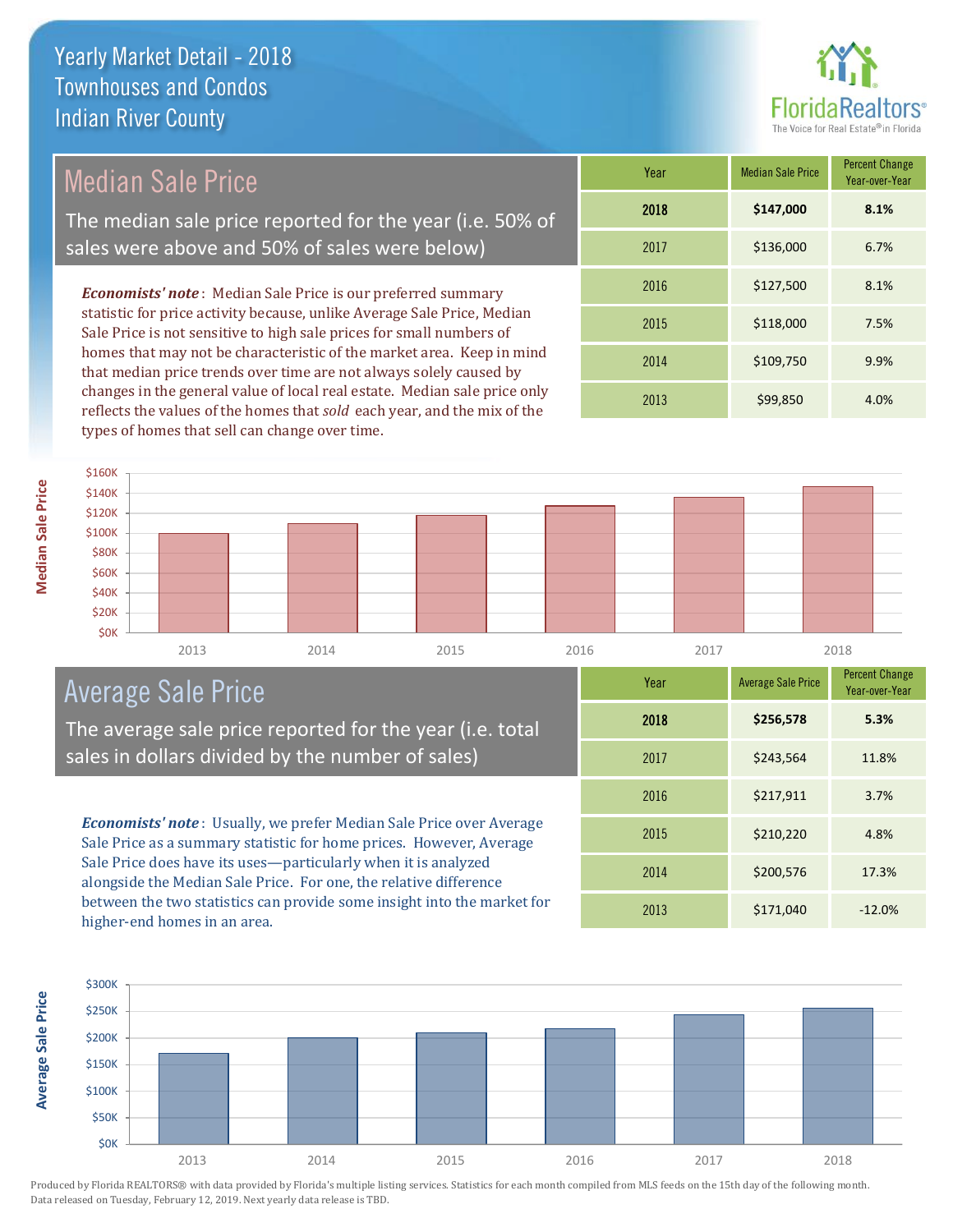

#### Dollar Volume

The sum of the sale prices for all sales which closed during the year

*Economists' note* : Dollar Volume is simply the sum of all sale prices in a given time period, and can quickly be calculated by multiplying Closed Sales by Average Sale Price. It is a strong indicator of the health of the real estate industry in a market, and is of particular interest to real estate professionals, investors, analysts, and government agencies. Potential home sellers and home buyers, on the other hand, will likely be better served by paying attention to trends in the two components of Dollar Volume (i.e. sales and prices) individually.

| Year | <b>Dollar Volume</b> | <b>Percent Change</b><br>Year-over-Year |
|------|----------------------|-----------------------------------------|
| 2018 | \$201.4 Million      | 3.9%                                    |
| 2017 | \$193.9 Million      | 20.9%                                   |
| 2016 | \$160.4 Million      | $-13.8%$                                |
| 2015 | \$186.0 Million      | 6.4%                                    |
| 2014 | \$174.9 Million      | 33.5%                                   |
| 2013 | \$131.0 Million      | $-2.2%$                                 |



## Median Percent of Original List Price Received

The median of the sale price (as a percentage of the original list price) across all properties selling during the year

*Economists' note* : The Median Percent of Original List Price Received is useful as an indicator of market recovery, since it typically rises as buyers realize that the market may be moving away from them and they need to match the selling price (or better it) in order to get a contract on the house. This is usually the last measure to indicate a market has shifted from down to up, so it is what we would call a *lagging* indicator.

| Year | Med. Pct. of Orig. List<br><b>Price Received</b> | <b>Percent Change</b><br>Year-over-Year |
|------|--------------------------------------------------|-----------------------------------------|
| 2018 | 94.4%                                            | 0.2%                                    |
| 2017 | 94.2%                                            | 0.6%                                    |
| 2016 | 93.6%                                            | 0.1%                                    |
| 2015 | 93.5%                                            | 1.6%                                    |
| 2014 | 92.0%                                            | 1.0%                                    |
| 2013 | 91.1%                                            | 2.9%                                    |

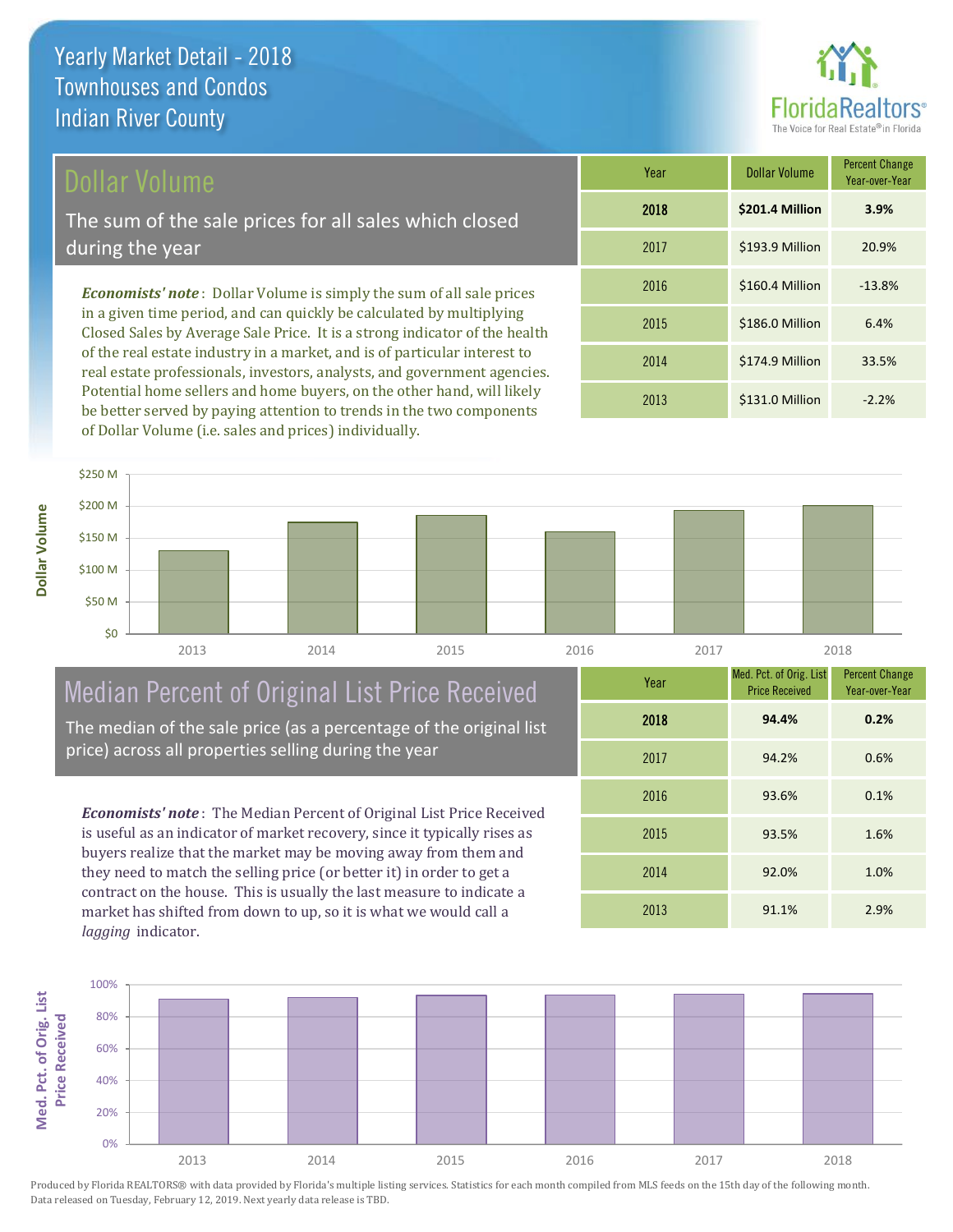## Median Time to Contract

The median number of days between the listing date and contract date for all Closed Sales during the year

*Economists' note* : Like Time to Sale, Time to Contract is a measure of the length of the home selling process calculated for sales which closed during the year. The difference is that Time to Contract measures the number of days between the initial listing of a property and the signing of the contract which eventually led to the closing of the sale. When the gap between Median Time to Contract and Median Time to Sale grows, it is usually a sign of longer closing times and/or declining numbers of cash sales.

| Year | <b>Median Time to</b><br>Contract | <b>Percent Change</b><br>Year-over-Year |
|------|-----------------------------------|-----------------------------------------|
| 2018 | 49 Days                           | $-9.3%$                                 |
| 2017 | 54 Days                           | $-10.0%$                                |
| 2016 | 60 Days                           | $-10.4%$                                |
| 2015 | 67 Days                           | $-45.1%$                                |
| 2014 | 122 Days                          | $-2.4%$                                 |
| 2013 | 125 Days                          | $-22.4%$                                |

**Median Time to Median Time to Contract**

**Median Time to Sale**

**Median Time to Sale** 

| 140 |      |      |      |      |      |      |  |
|-----|------|------|------|------|------|------|--|
| 120 |      |      |      |      |      |      |  |
| 100 |      |      |      |      |      |      |  |
| 80  |      |      |      |      |      |      |  |
| 60  |      |      |      |      |      |      |  |
| 40  |      |      |      |      |      |      |  |
| 20  |      |      |      |      |      |      |  |
| ∽   |      |      |      |      |      |      |  |
|     | 2013 | 2014 | 2015 | 2016 | 2017 | 2018 |  |

## Median Time to Sale

The median number of days between the listing date and closing date for all Closed Sales during the year

*Economists' note* : Time to Sale is a measure of the length of the home selling process, calculated as the number of days between the initial listing of a property and the closing of the sale. *Median* Time to Sale is the amount of time the "middle" property selling this month was on the market. That is, 50% of homes selling this month took *less* time to sell, and 50% of homes took *more* time to sell. Median Time to Sale gives a more accurate picture than Average Time to Sale, which can be skewed upward by small numbers of properties taking an abnormally long time to sell.

| Year | <b>Median Time to Sale</b> | <b>Percent Change</b><br>Year-over-Year |
|------|----------------------------|-----------------------------------------|
| 2018 | 94 Days                    | $-5.1%$                                 |
| 2017 | 99 Days                    | $-5.7%$                                 |
| 2016 | 105 Days                   | $-1.9%$                                 |
| 2015 | 107 Days                   | $-18.3%$                                |
| 2014 | 131 Days                   | $-3.0%$                                 |
| 2013 | 135 Days                   | $-19.2%$                                |

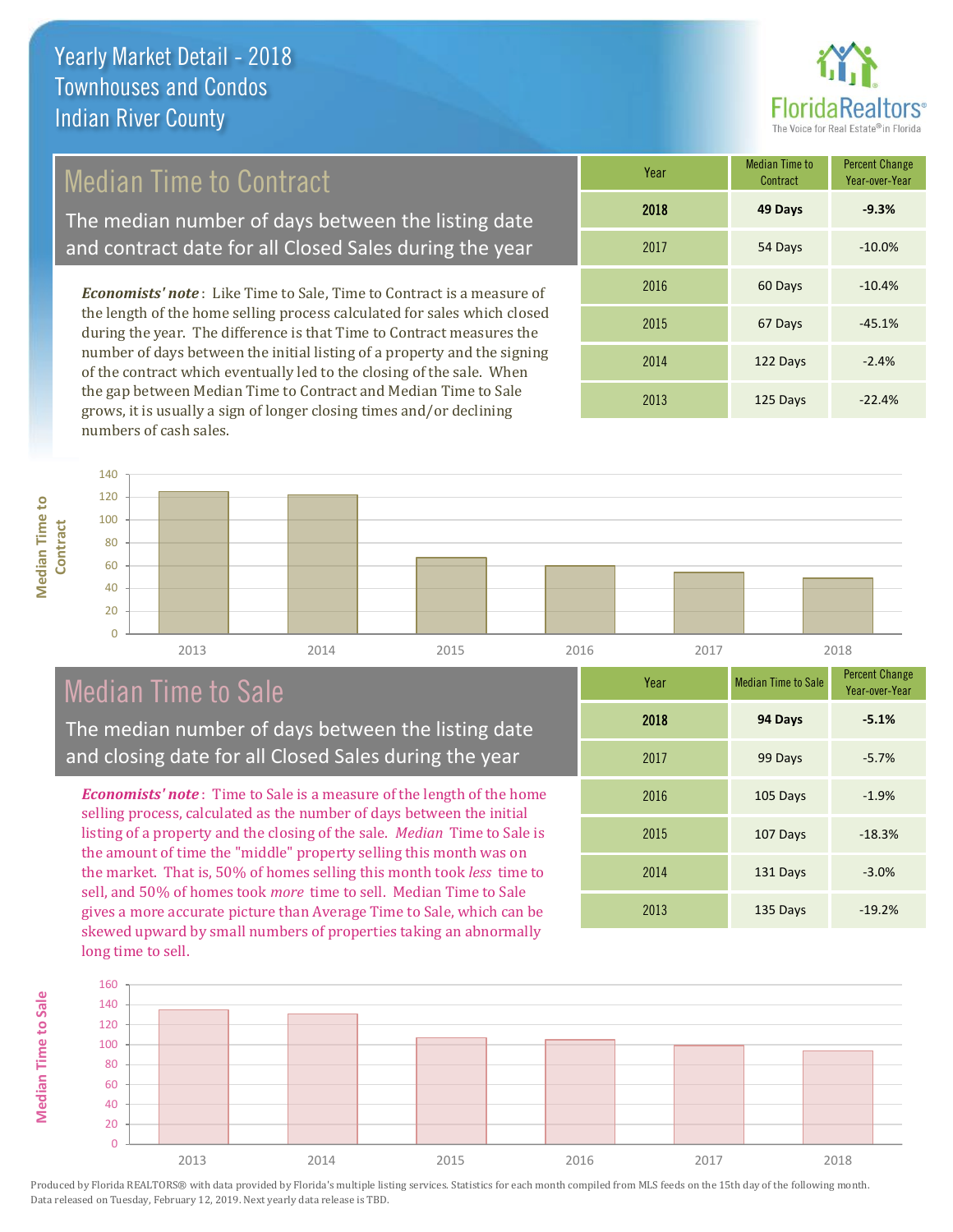

## New Pending Sales

The number of listed properties that went under contract during the year

*Economists' note* : Because of the typical length of time it takes for a sale to close, economists consider Pending Sales to be a decent indicator of potential future Closed Sales. It is important to bear in mind, however, that not all Pending Sales will be closed successfully. So, the effectiveness of Pending Sales as a future indicator of Closed Sales is susceptible to changes in market conditions such as the availability of financing for homebuyers and the inventory of distressed properties for sale.

| Year | <b>New Pending Sales</b> | <b>Percent Change</b><br>Year-over-Year |
|------|--------------------------|-----------------------------------------|
| 2018 | 853                      | 3.8%                                    |
| 2017 | 822                      | 4.6%                                    |
| 2016 | 786                      | $-29.9%$                                |
| 2015 | 1,122                    | $-16.4%$                                |
| 2014 | 1,342                    | 12.1%                                   |
| 2013 | 1,197                    | 53.1%                                   |



# New Listings

**New Listings**

The number of properties put onto the market during the year

*Economists' note* : New Listings tend to rise in delayed response to increasing prices, so they are often seen as a lagging indicator of market health. As prices rise, potential sellers raise their estimations of value—and in the most recent cycle, rising prices have freed up many potential sellers who were previously underwater on their mortgages. Note that in our calculations, we take care to not include properties that were recently taken off the market and quickly relisted, since these are not really *new* listings.

| Year | <b>New Listings</b> | <b>Percent Change</b><br>Year-over-Year |  |  |
|------|---------------------|-----------------------------------------|--|--|
| 2018 | 1,186               | 18.6%                                   |  |  |
| 2017 | 1,000               | 7.8%                                    |  |  |
| 2016 | 928                 | $-6.3%$                                 |  |  |
| 2015 | 990                 | 1.6%                                    |  |  |
| 2014 | 974                 | $-7.4%$                                 |  |  |
| 2013 | 1,052               | 3.0%                                    |  |  |

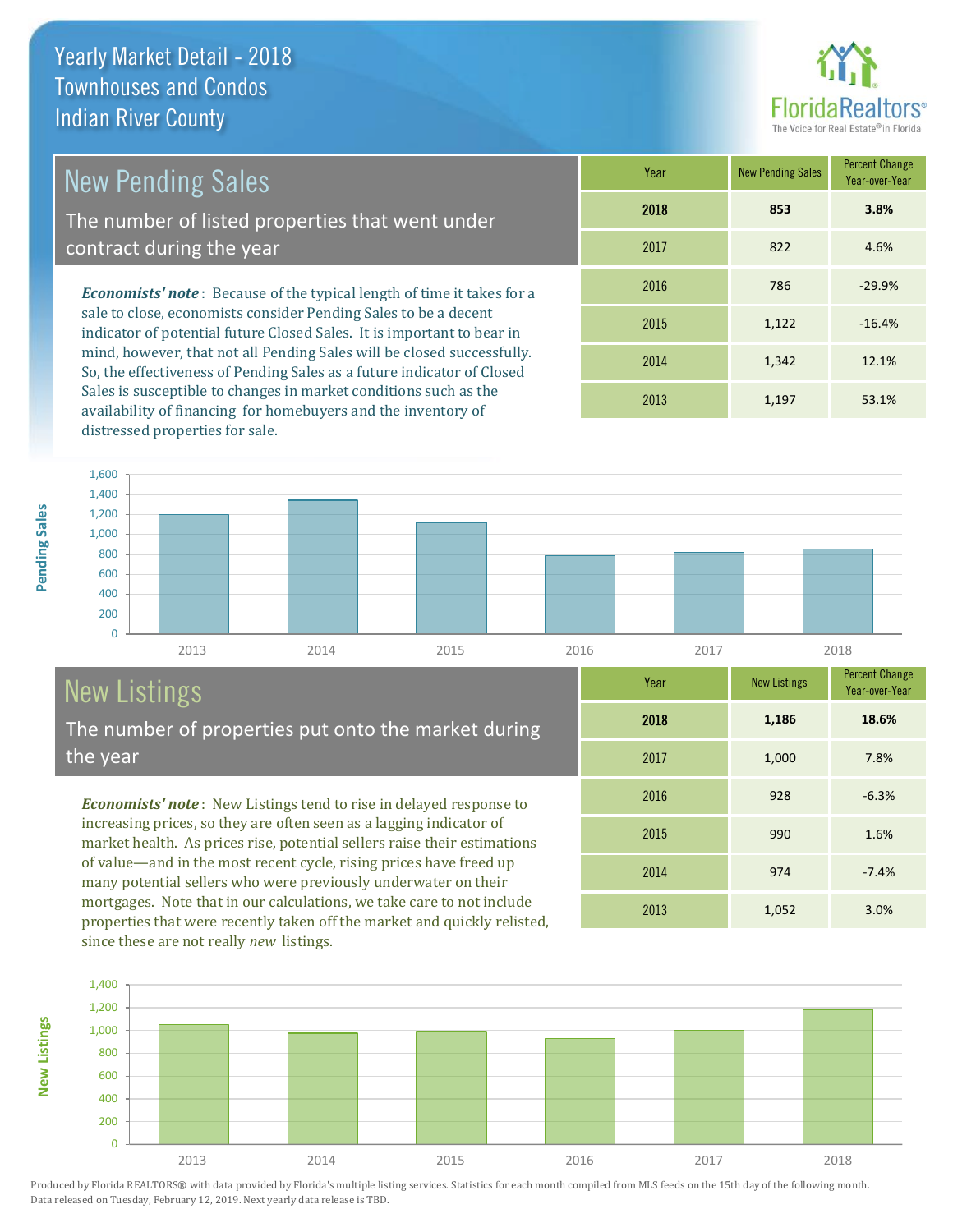

Inventory (Active Listings)

The number of property listings active at the end of the year

*Economists' note* : There are a number of ways to define and calculate Inventory. Our method is to simply count the number of active listings on the last day of the year, since it is the most current. Inventory rises when New Listings are outpacing the number of listings that go offmarket (regardless of whether they actually sell). Likewise, it falls when New Listings aren't keeping up with the rate at which homes are going off-market.

| Year | Inventory | <b>Percent Change</b><br>Year-over-Year |
|------|-----------|-----------------------------------------|
| 2018 | 442       | 35.6%                                   |
| 2017 | 326       | $-0.9%$                                 |
| 2016 | 329       | $-1.8%$                                 |
| 2015 | 335       | $-16.7%$                                |
| 2014 | 402       | $-25.7%$                                |
| 2013 | 541       | $-10.7%$                                |



#### Months Supply of Inventory (Year-End) An estimate of the number of months it will take to deplete the current Inventory given recent sales rates

*Economists' note* : MSI is a useful indicator of market conditions. The benchmark for a balanced market (favoring neither buyer nor seller) is 5.5 months of inventory. Anything higher is traditionally a buyers' market, and anything lower is a sellers' market. There is no single accepted way of calculating MSI. A common method is to divide current Inventory by the most recent month's Closed Sales count, but this count is a usually poor predictor of future Closed Sales due to seasonal cycles. To eliminate seasonal effects, we use the 12-month average of monthly Closed Sales instead.

| Year | <b>Months Supply</b> | <b>Percent Change</b><br>Year-over-Year |
|------|----------------------|-----------------------------------------|
| 2018 | 6.8                  | 38.8%                                   |
| 2017 | 4.9                  | $-9.3%$                                 |
| 2016 | 5.4                  | 20.0%                                   |
| 2015 | 4.5                  | $-18.2%$                                |
| 2014 | 5.5                  | $-35.3%$                                |
| 2013 | 8.5                  | $-19.8%$                                |

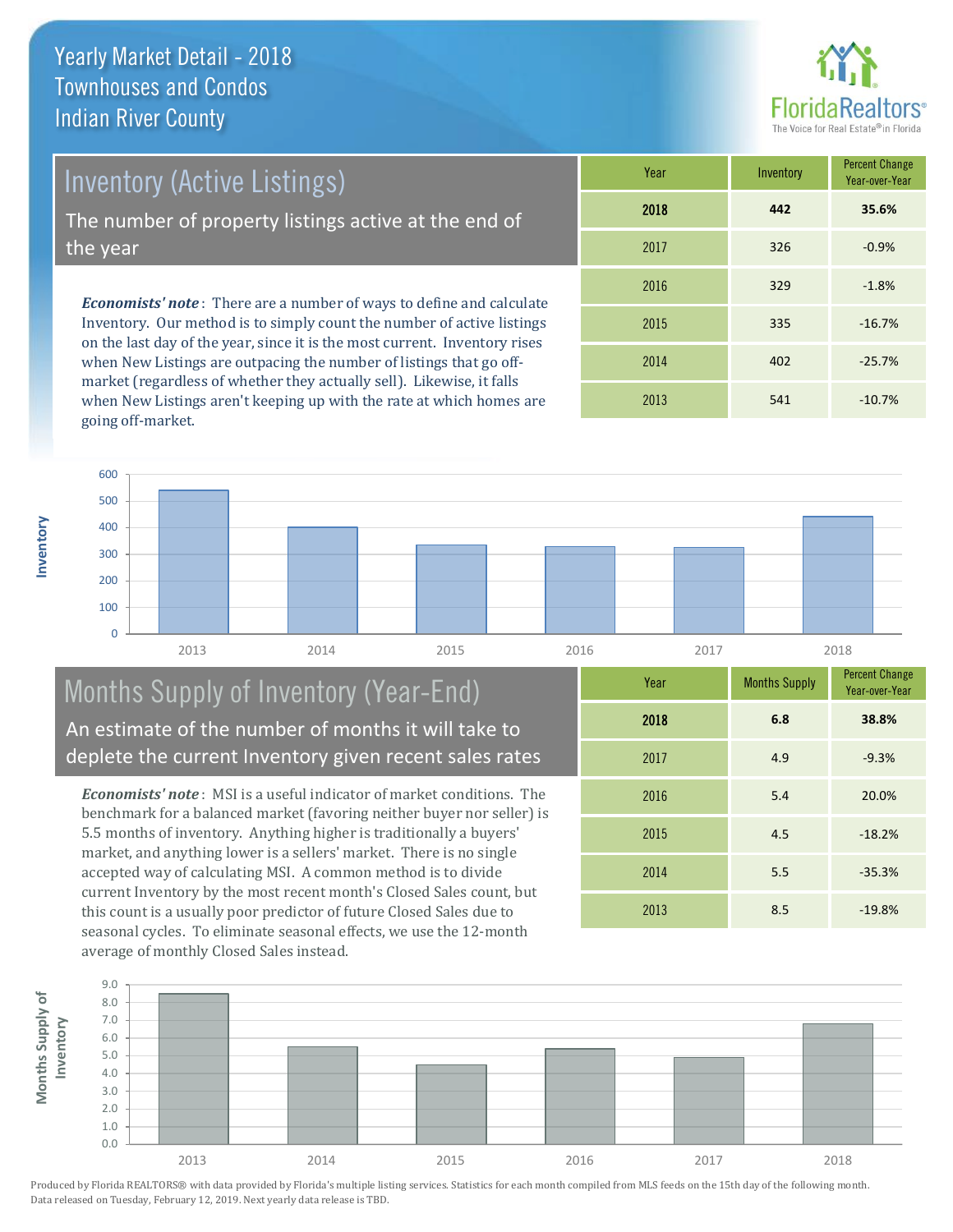

Closed Sales by Sale Price The number of sales transactions which closed during the year

*Economists' note* : Closed Sales are one of the simplest—yet most important—indicators for the residential real estate market. When comparing Closed Sales across markets of different sizes, we recommend comparing the percent changes in sales rather than the number of sales.

| <b>Sale Price</b>     | <b>Closed Sales</b> | <b>Percent Change</b><br>Year-over-Year |
|-----------------------|---------------------|-----------------------------------------|
| Less than \$50,000    | 8                   | $-46.7%$                                |
| $$50,000 - $99,999$   | 181                 | $-11.7%$                                |
| $$100,000 - $149,999$ | 207                 | $-3.7%$                                 |
| $$150,000 - $199,999$ | 98                  | 8.9%                                    |
| \$200,000 - \$249,999 | 60                  | 7.1%                                    |
| \$250,000 - \$299,999 | 54                  | 20.0%                                   |
| \$300,000 - \$399,999 | 47                  | $-7.8%$                                 |
| \$400,000 - \$599,999 | 67                  | 8.1%                                    |
| \$600,000 - \$999,999 | 39                  | 0.0%                                    |
| \$1,000,000 or more   | 24                  | 33.3%                                   |



Median Time to Contract by Sale Price The median number of days between the listing date and contract date for all Closed Sales during the year

*Economists' note* : Like Time to Sale, Time to Contract is a measure of the length of the home selling process calculated for sales which closed during the year. The difference is that Time to Contract measures the number of days between the initial listing of a property and the signing of the contract which eventually led to the closing of the sale. When the gap between Median Time to Contract and Median Time to Sale grows, it is usually a sign of longer closing times and/or declining numbers of cash sales.

| <b>Sale Price</b>     | <b>Median Time to</b><br>Contract | <b>Percent Change</b><br>Year-over-Year |
|-----------------------|-----------------------------------|-----------------------------------------|
| Less than \$50,000    | 20 Days                           | $-68.8%$                                |
| \$50,000 - \$99,999   | 32 Days                           | $-23.8%$                                |
| $$100,000 - $149,999$ | 31 Days                           | $-22.5%$                                |
| $$150,000 - $199,999$ | 72 Days                           | 10.8%                                   |
| \$200,000 - \$249,999 | 111 Days                          | $-5.1%$                                 |
| \$250,000 - \$299,999 | 98 Days                           | 22.5%                                   |
| \$300,000 - \$399,999 | 145 Days                          | 95.9%                                   |
| \$400,000 - \$599,999 | 96 Days                           | $-20.7%$                                |
| \$600,000 - \$999,999 | 57 Days                           | $-36.0%$                                |
| \$1,000,000 or more   | 74 Days                           | $-64.6%$                                |



**Median Time to Contract**

**Median Time to Contract** 

**Closed Sales**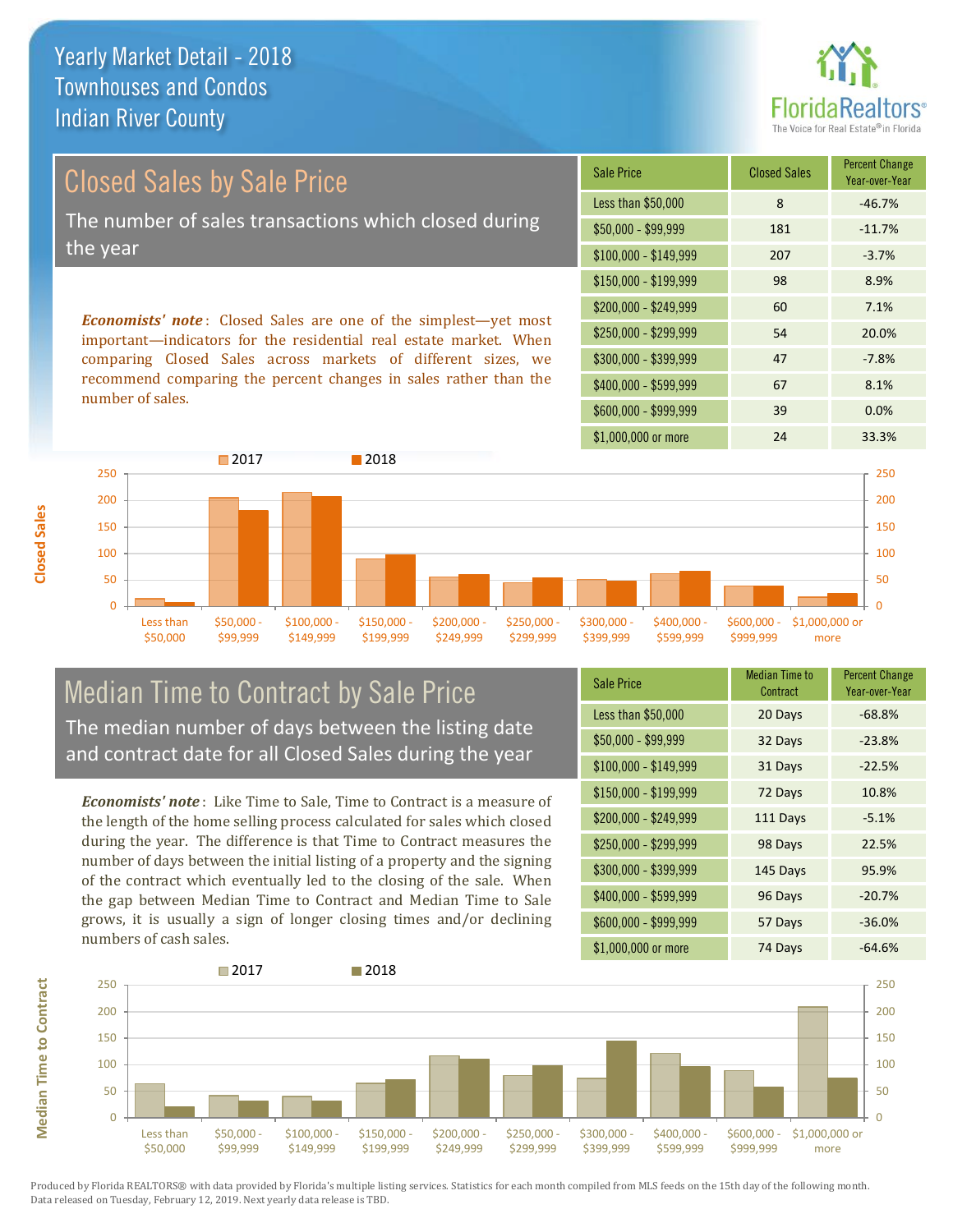

## New Listings by Initial Listing Price

The number of properties put onto the market during the year

*Economists' note:* New Listings tend to rise in delayed response to increasing prices, so they are often seen as a lagging indicator of market health. As prices rise, potential sellers raise their estimations of value—and in the most recent cycle, rising prices have freed up many potential sellers who were previously underwater on their mortgages. Note that in our calculations, we take care to not include properties that were recently taken off the market and quickly relisted, since these are not really *new* listings.

| <b>Initial Listing Price</b> | <b>New Listings</b> | <b>Percent Change</b><br>Year-over-Year |
|------------------------------|---------------------|-----------------------------------------|
| Less than \$50,000           | 2                   | $-81.8%$                                |
| $$50,000 - $99,999$          | 204                 | $-9.3%$                                 |
| $$100,000 - $149,999$        | 282                 | 14.2%                                   |
| $$150,000 - $199,999$        | 158                 | 41.1%                                   |
| \$200,000 - \$249,999        | 106                 | 76.7%                                   |
| \$250,000 - \$299,999        | 79                  | 2.6%                                    |
| \$300,000 - \$399,999        | 91                  | 26.4%                                   |
| \$400,000 - \$599,999        | 113                 | 17.7%                                   |
| \$600,000 - \$999,999        | 87                  | 50.0%                                   |
| \$1,000,000 or more          | 64                  | 52.4%                                   |



#### Inventory by Current Listing Price The number of property listings active at the end of the year

*Economists' note* : There are a number of ways to define and calculate Inventory. Our method is to simply count the number of active listings on the last day of the year, since it is the most current. Inventory rises when New Listings are outpacing the number of listings that go offmarket (regardless of whether they actually sell). Likewise, it falls when New Listings aren't keeping up with the rate at which homes are going off-market.

| <b>Current Listing Price</b> | Inventory | <b>Percent Change</b><br>Year-over-Year |
|------------------------------|-----------|-----------------------------------------|
| Less than \$50,000           | $\Omega$  | $-100.0%$                               |
| $$50,000 - $99,999$          | 43        | 16.2%                                   |
| $$100,000 - $149,999$        | 59        | 59.5%                                   |
| \$150,000 - \$199,999        | 58        | 100.0%                                  |
| \$200,000 - \$249,999        | 35        | 29.6%                                   |
| \$250,000 - \$299,999        | 43        | 38.7%                                   |
| \$300,000 - \$399,999        | 44        | 7.3%                                    |
| \$400,000 - \$599,999        | 66        | 15.8%                                   |
| \$600,000 - \$999,999        | 58        | 93.3%                                   |
| \$1,000,000 or more          | 36        | 2.9%                                    |



Produced by Florida REALTORS® with data provided by Florida's multiple listing services. Statistics for each month compiled from MLS feeds on the 15th day of the following month. Data released on Tuesday, February 12, 2019. Next yearly data release is TBD.

**Inventory**